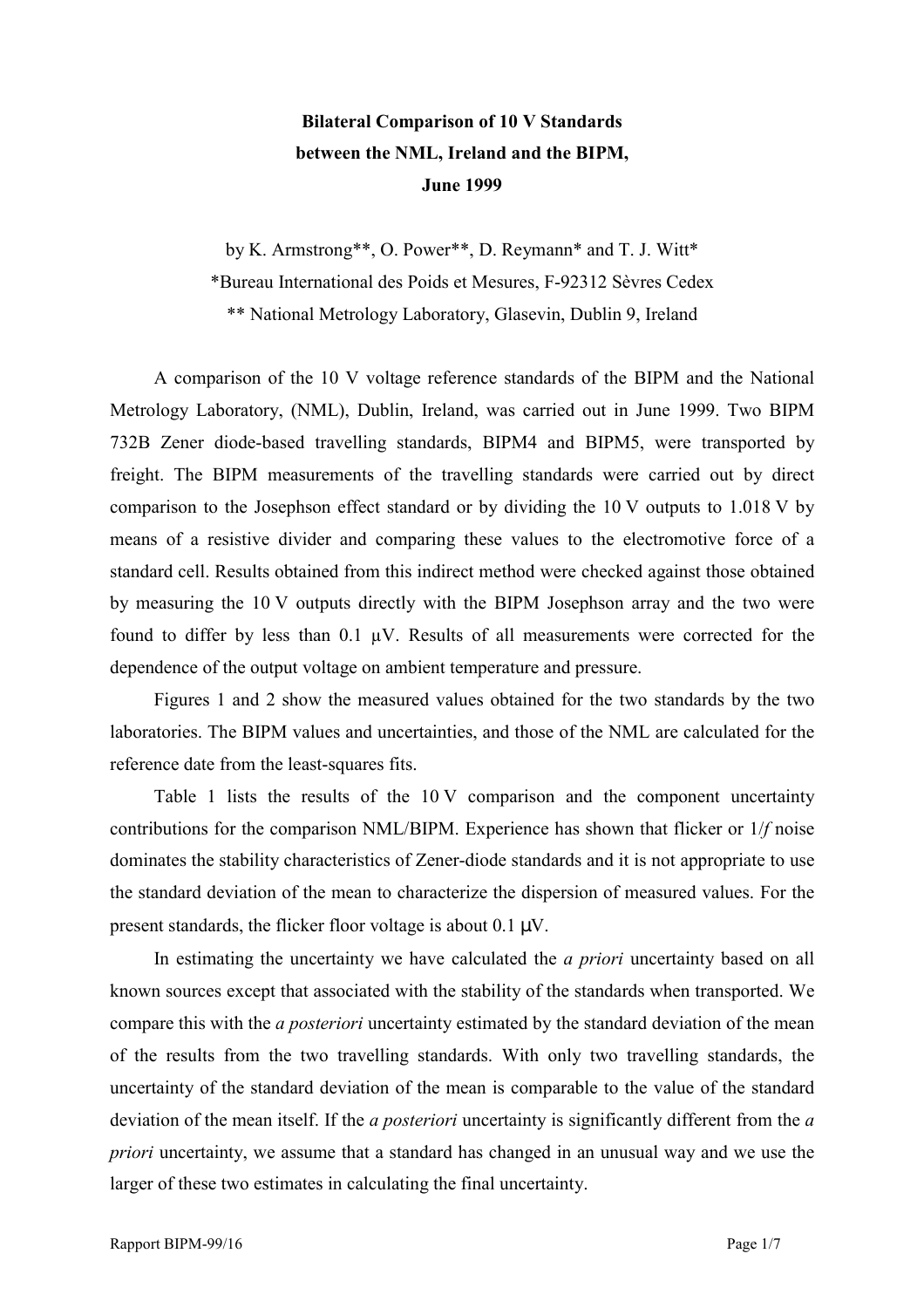Remarks on the Items in Table 1

Items 1, 2, 3 and 4 are the NML values, the type-A, type-B and the combined standard uncertainties, respectively, for each Zener, expressed in  $\mu$ V. Item 2 is estimated by noting that the stability of the Zeners can be described by flicker noise (1/*f* noise) with a floor value of about 1 part in  $10^8$ . This means that successive measured values are correlated and that the standard deviation of the mean is greater than the standard deviation divided by the square root of the number of measurements. As estimates of the standard deviation of the mean, taking correlation into account, we take  $0.1 \mu V$  for BIPM4 and  $0.1 \mu V$  for BIPM5.

Table 2 summarises the estimated type-B standard uncertainty for the BIPM measurements using the resistive divider. These estimates are deduced by comparing values obtained for Zener calibrations by the resistive divider method with those obtained by direct measurements with a BIPM 10 V array. Table 3 summarises the estimated type-B standard uncertainty for the BIPM measurements using the Josephson array voltage standard. Table 4 lists the type-B uncertainties of the NML.

Items 5, 6, 7 and 8 of Table 1 are the BIPM values, the type-A, type-B and the combined standard uncertainties, respectively, for each Zener.

Apart from the uncertainties due to the measuring instruments which are already included in the type-B uncertainty for each laboratory, uncertainties for the voltage corrections are estimated from the uncertainties in the BIPM measurements of the temperature and pressure coefficients. In each case the voltage correction uncertainty is split into two parts, one associated with fluctuations of the pressure (or temperature) about the local mean value and the other associated with the difference between the local mean pressures (or temperatures) of the laboratories. The first part is assumed to be already included in the type-A uncertainty. The second part is listed separately in Item 9, not as a contribution associated with one laboratory but as one associated with the two laboratories. This value, due to uncertainties in the pressure and temperature coefficients, is the root-sum-square (rss) of the temperature and pressure uncertainties related to the differences between the mean temperatures and pressures of the two laboratories.

Item 10 is the total *a priori* combined *type-A* uncertainty for each Zener. This is the rss of Items 2, 6 and 9.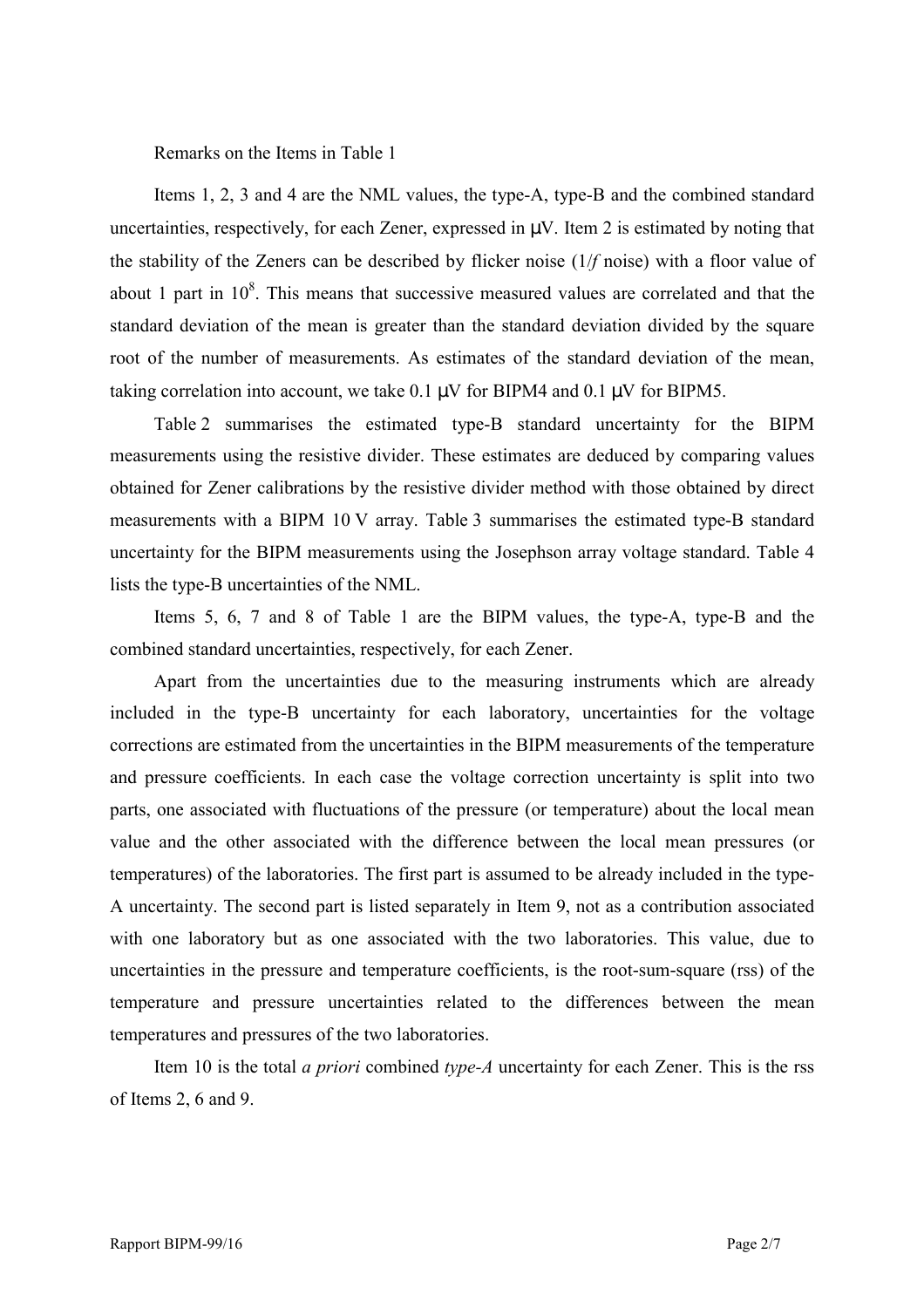Item 11 is the comparison result obtained from each Zener and Item 12 is the mean,  $\overline{R}$ . of the comparison results for all  $(n = 2)$  Zeners,  $R_1$  and  $R_2$ . Then, from elementary statistics, if the *R*'s are independent,  $var(\overline{R}) = var \Big| \Big( \sum_{i=1}^{2} R_i \Big) / 2 \Big| = 2^{-2} \sum_{i=1}^{2} R_i$  $\text{var}(\overline{R}) = \text{var}(\sum_{i=1}^{2} R_i)/2 = 2^{-2} \sum_{i=1}^{2} \text{var}(R_i)$  or

 $\sigma(\overline{R}) = 2^{-1} \left[ \sum_{i=1}^{2} \text{var}(R_i) \right]^{1/2}$ . This is given in Item 13 and it is the expected or *a priori* type-A uncertainty of the mean (Item 12).

In contrast, Item 14 is the *a posteriori* type-A standard uncertainty of the comparison and is the standard deviation of the mean,  $s_M$ , of the results obtained from the two Zeners. With only two travelling standards, the uncertainty of the standard deviation of the mean is comparable to the value of the standard deviation of the mean itself. Item 14 should be compared with Item 13, which we would expect to contain the same uncertainty components except for transport effects. In cases where the two are not consistent, we use the *larger* of the two estimates as the type-A uncertainty.

Item 15 is the total combined uncertainty of the comparison calculated from the rss of Item 3, Item 7, and either Item 13 or Item 14.

The final result of the comparison is presented as the difference between the value assigned to a 10 V standard by each laboratory. The difference between the value assigned to a 10 V standard by the NML, at the NML,  $U_{NML}$ , and that assigned by the BIPM, at the BIPM,  $U_{\text{BIPM}}$ , for the reference date is

$$
U_{\text{NML}} - U_{\text{BIPM}} = +0.29 \text{ }\mu\text{V}; u_c = 2.3 \text{ }\mu\text{V} \text{ on } 1999/06/20,
$$

where  $u_c$  is the combined type-A and type-B standard uncertainty from both laboratories.

This is an excellent result. The difference between the values assigned to the travelling standards by the two laboratories is well within the estimated total standard uncertainty.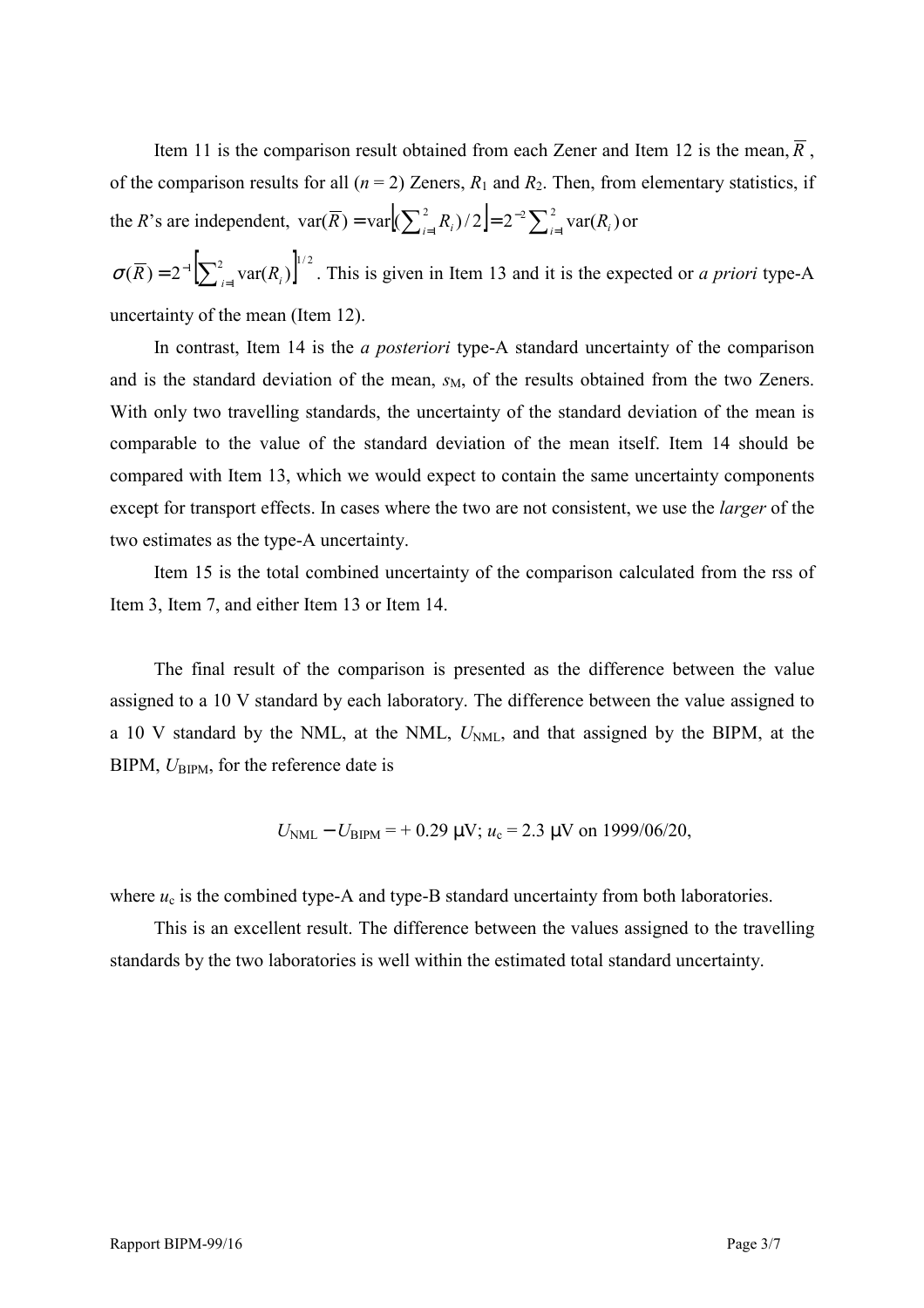

Figure 1. Voltage of BIPM4 vs time with linear least-squares fits (LSF) to the measurements of each laboratory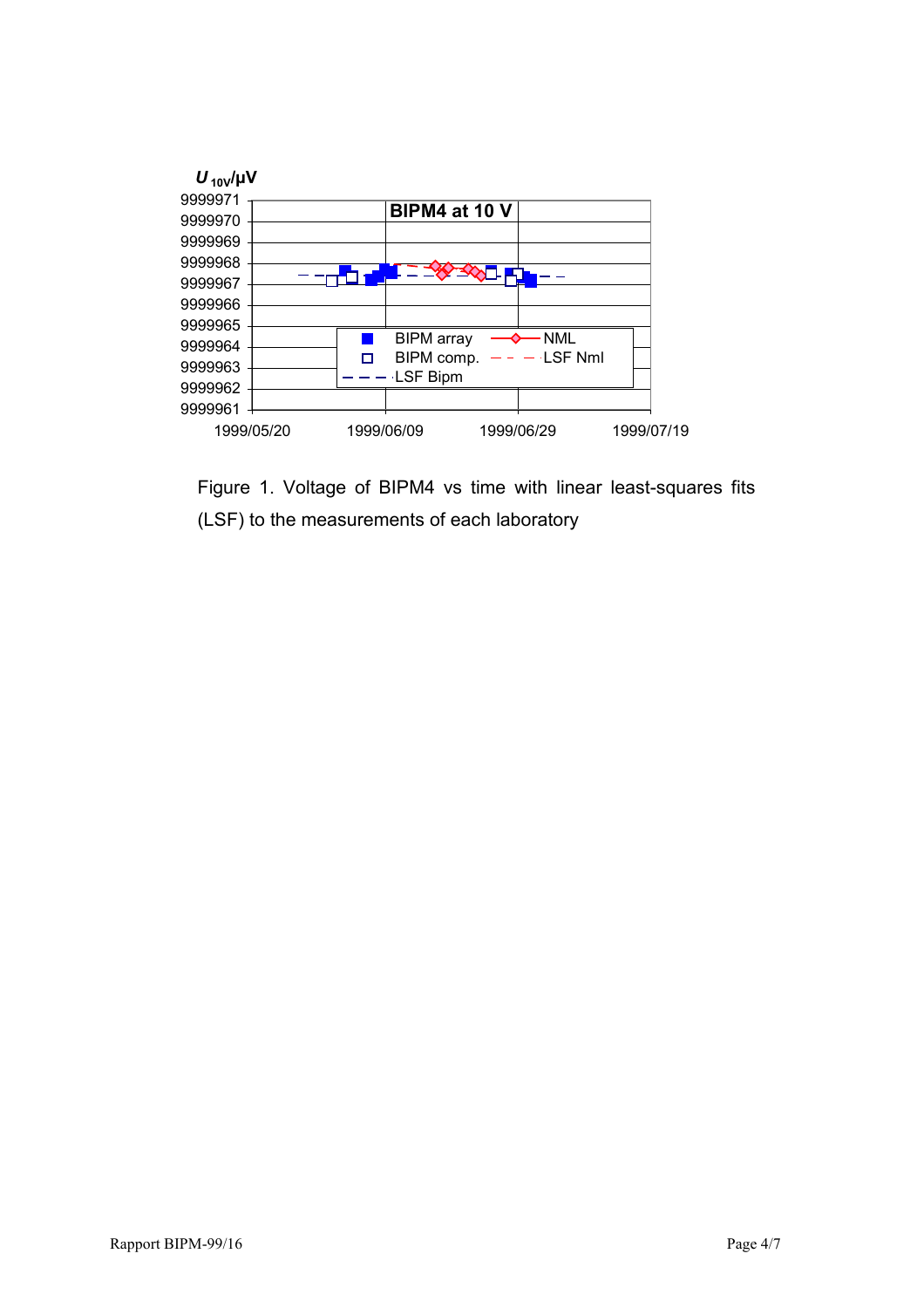

Figure 2. Voltage of BIPM5 vs time with linear least-squares fits (LSF) to the measurements of each laboratory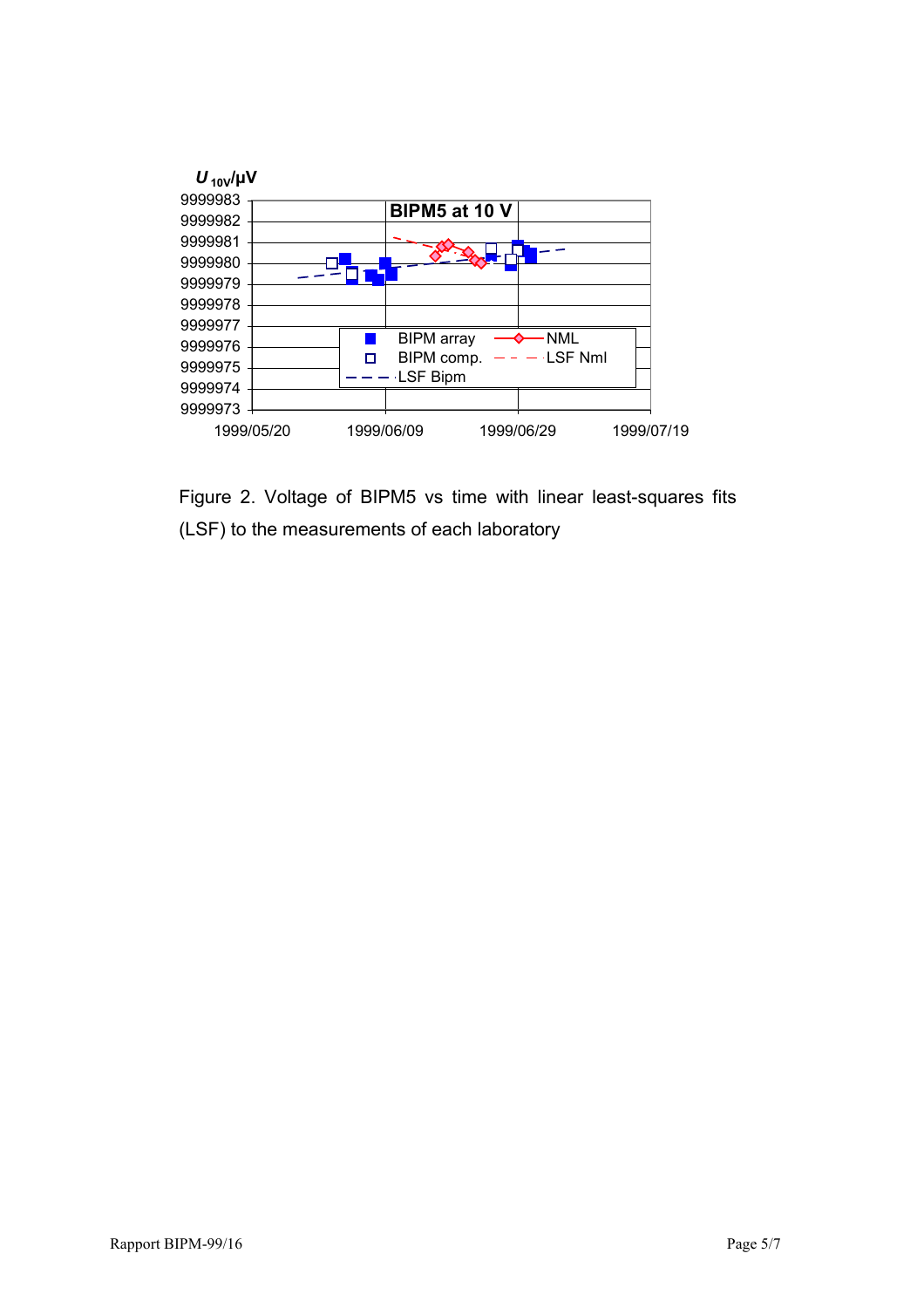Table 1. Results of the NML/BIPM bilateral comparison of 10 V standards using Zener travelling standards: Mean Date 20 June 1999. Uncertainties are  $1-\sigma$  estimates.

|                | NML/BIPM Bilateral voltage comparison using travelling<br>Zener standards BIPM4 and BIPM5<br>Units are µV |            |                   |                            |
|----------------|-----------------------------------------------------------------------------------------------------------|------------|-------------------|----------------------------|
|                |                                                                                                           | BIPM4      | BIPM <sub>5</sub> |                            |
| 1              | NML value, $U_{NML}$                                                                                      | 9999967.64 | 9999980.46        |                            |
| $\overline{2}$ | NML unc (A)                                                                                               | 0.10       | 0.12              | $\mathsf{r}$               |
| 3              | NML unc (B)                                                                                               | 2.30       | 2.30              | S                          |
| 4              | NML unc (total)                                                                                           | 2.30       | 2.30              |                            |
| 5              | BIPM value, $U_{\text{BI}}$                                                                               | 9999967.39 | 9999980.13        |                            |
| 6              | BIPM unc (A)                                                                                              | 0.10       | 0.10              | t                          |
| 7              | BIPM unc (B)                                                                                              | 0.10       | 0.10              | u                          |
| 8              | BIPM unc (tot)                                                                                            | 0.14       | 0.14              |                            |
| 9              | pc & tc unc.                                                                                              | 0.11       | 0.12              | v                          |
| 10             | tot rss uncorr for each Zener                                                                             | 0.18       | 0.20              | $w=[r^2+t^2+v^2]^{1/2}$    |
| 11             | $U_{NML} - U_{BIPM}$                                                                                      | 0.25       | 0.33              |                            |
| 12             | mean U <sub>NML</sub> -U <sub>BIPM</sub>                                                                  | 0.29       |                   |                            |
| 13             | Expected unc of transfer                                                                                  | 0.13       |                   | $y=[w_4^2+w_5^2]^{1/2}$ /2 |
| 14             | S <sub>M</sub> of difference for 2 Zeners                                                                 | 0.04       |                   |                            |
| 15             | Total unc of comparison                                                                                   | 2.31       |                   |                            |
|                | mean date yy/mm/dd                                                                                        | 99/06/20   | 99/06/20          |                            |